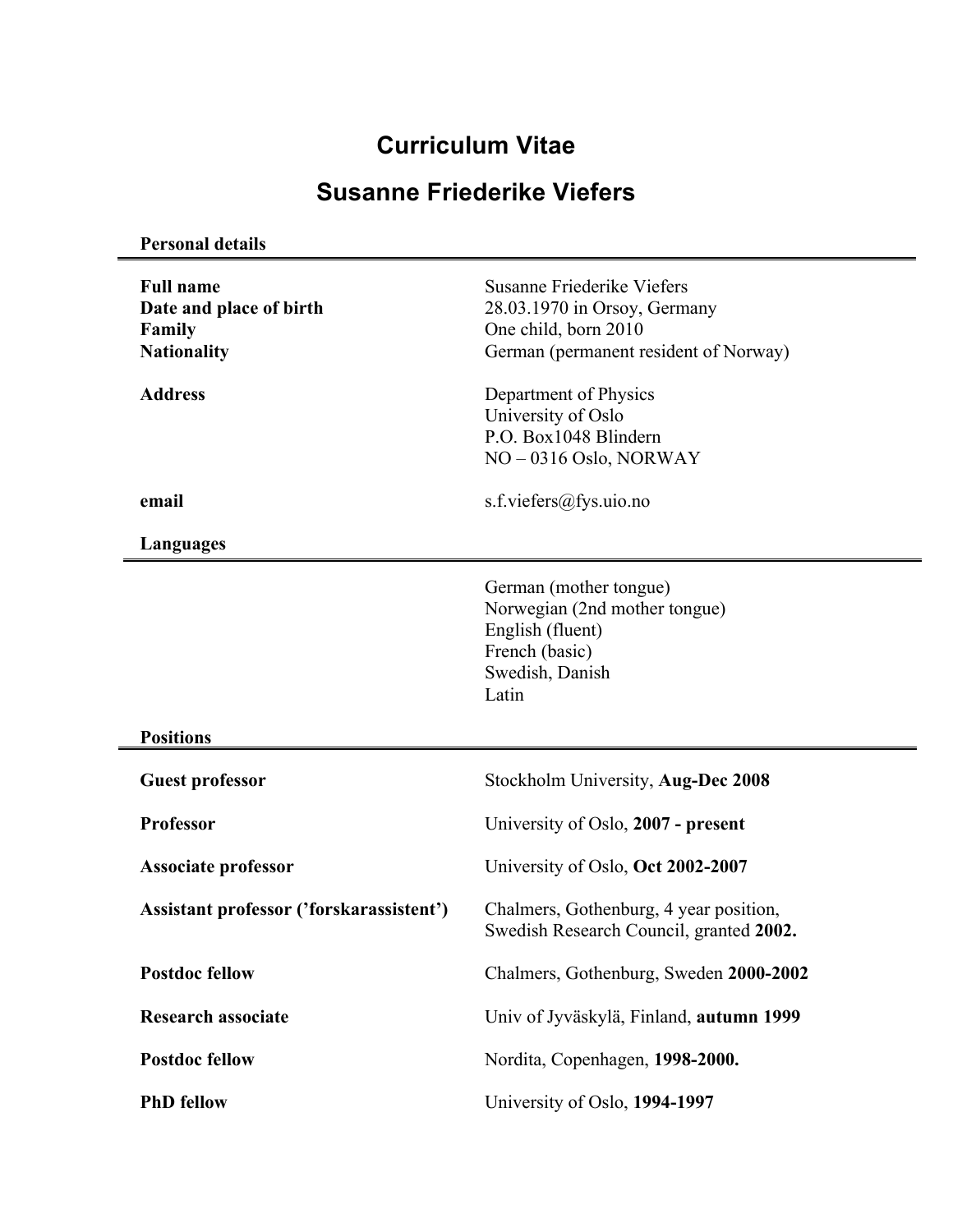**Education and Theses**

| <b>Ph.D</b> thesis, theoretical physics | "Field theory of anyons and the fractional"<br>quantum Hall effect", University of Oslo,<br>Dec 1997. |
|-----------------------------------------|-------------------------------------------------------------------------------------------------------|
| <b>M.Sc thesis, theoretical physics</b> | "Statistical mechanics of anyons in the<br>mean field approximation", University of<br>Oslo, 1993.    |
| <b>Bachelors degree, physics</b>        | University of Oslo, 1988-1992.                                                                        |

### **SCIENTIFIC: Publications and patents**

*See separate list*

### **Supervision experience**

| <b>Master students</b> | Knut Helland, Oslo (2016-)<br>Vidar Skogvoll, Oslo (2015-)<br>Marius L Meyer, Oslo (2013)<br>Jørgen Fulsebakke, Oslo (2010)<br>Joar Bølstad, Oslo, (2009)<br>Arvid Skaugen, Oslo (2008)<br>Thorleif Aass Kristiansen, Oslo (2007)<br>Nicolay Korslund, Oslo (2006)<br>Mats Horsdal, Oslo (co-supervisor, 2003)<br>Magnus Jonsson, Chalmers (2003)<br>Torgny Johansson, Chalmers (2001) |
|------------------------|----------------------------------------------------------------------------------------------------------------------------------------------------------------------------------------------------------------------------------------------------------------------------------------------------------------------------------------------------------------------------------------|
| <b>PhD</b> students    | Marius L Meyer, Oslo (2013-present)<br>Ola Liabøtrø, Oslo (2012-present)<br>Juha Suorsa, Oslo (2011)<br>Maria Hermanns, Stockholm (2010)<br>Mats Horsdal, Oslo (co-supervisor, 2008)                                                                                                                                                                                                   |
| <b>Postdocs</b>        | Mats Horsdal, Oslo, 2013-2017<br>Kjetil Børkje, Oslo, 2013-2014<br>Mathieu Taillefumier, Oslo, 2008-2010<br>Johan Engquist, Oslo, 2007-2009                                                                                                                                                                                                                                            |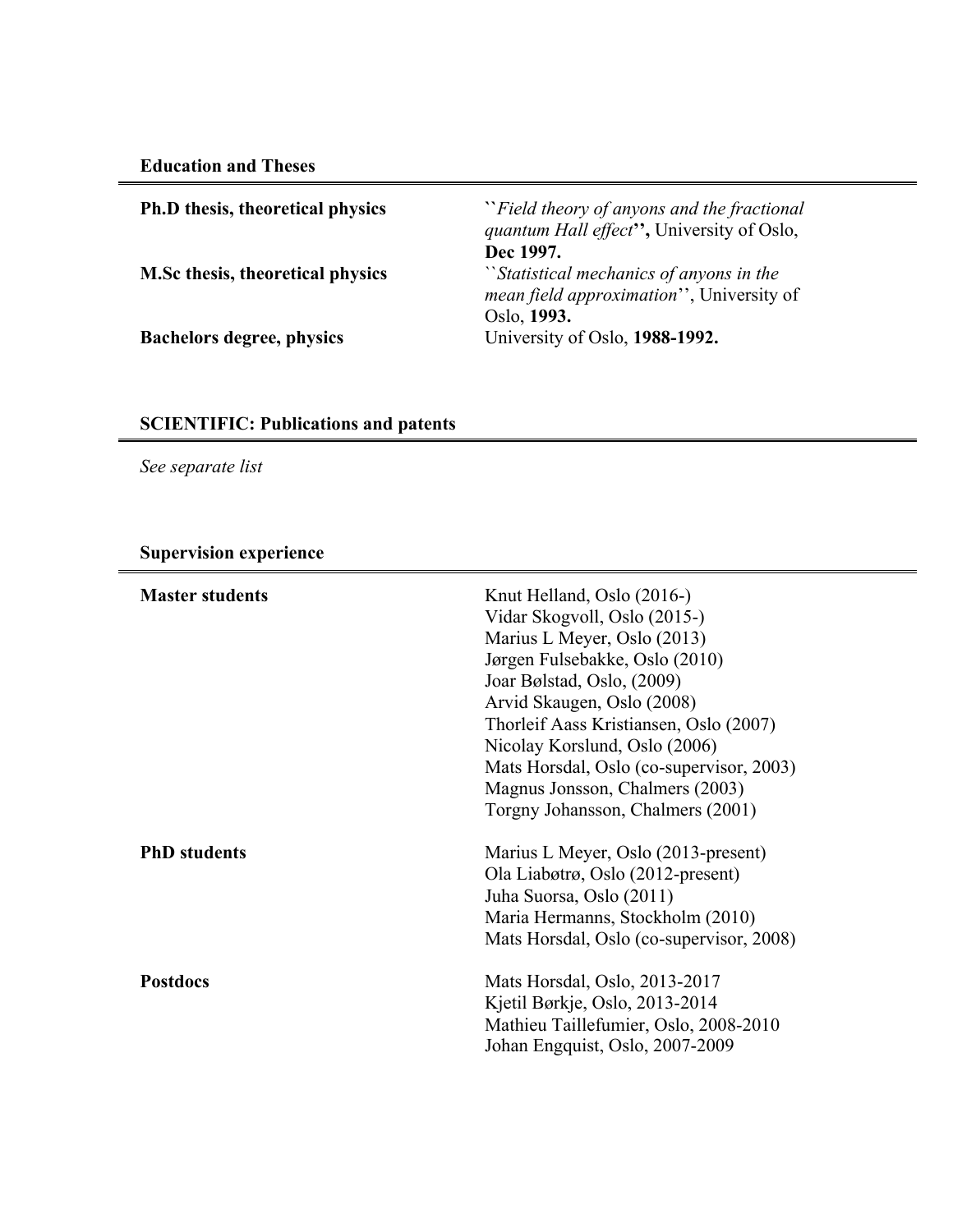| ıcnın! |  |
|--------|--|

| Pedagogical qualification           | "Teaching and Learning in Higher"<br>Education", 1-year course, Chalmers<br>university of Technology 2001-02 |
|-------------------------------------|--------------------------------------------------------------------------------------------------------------|
| <b>FYS3140</b> mathematical methods | Main lecturer/organizer 2013 - present<br>Assistant 2012                                                     |
| <b>FYS3110</b> quantum mechanics    | Assistant, 2012 -present                                                                                     |
| <b>FYS2140 quantum physics</b>      | Main lecturer/organizer, 2005 - 2007<br>Assistant, 2003, 2004                                                |
| <b>FYS2160 thermal physics</b>      | Assistant, 2003, 2004                                                                                        |

**Memberships**

American physical society Norwegian physical society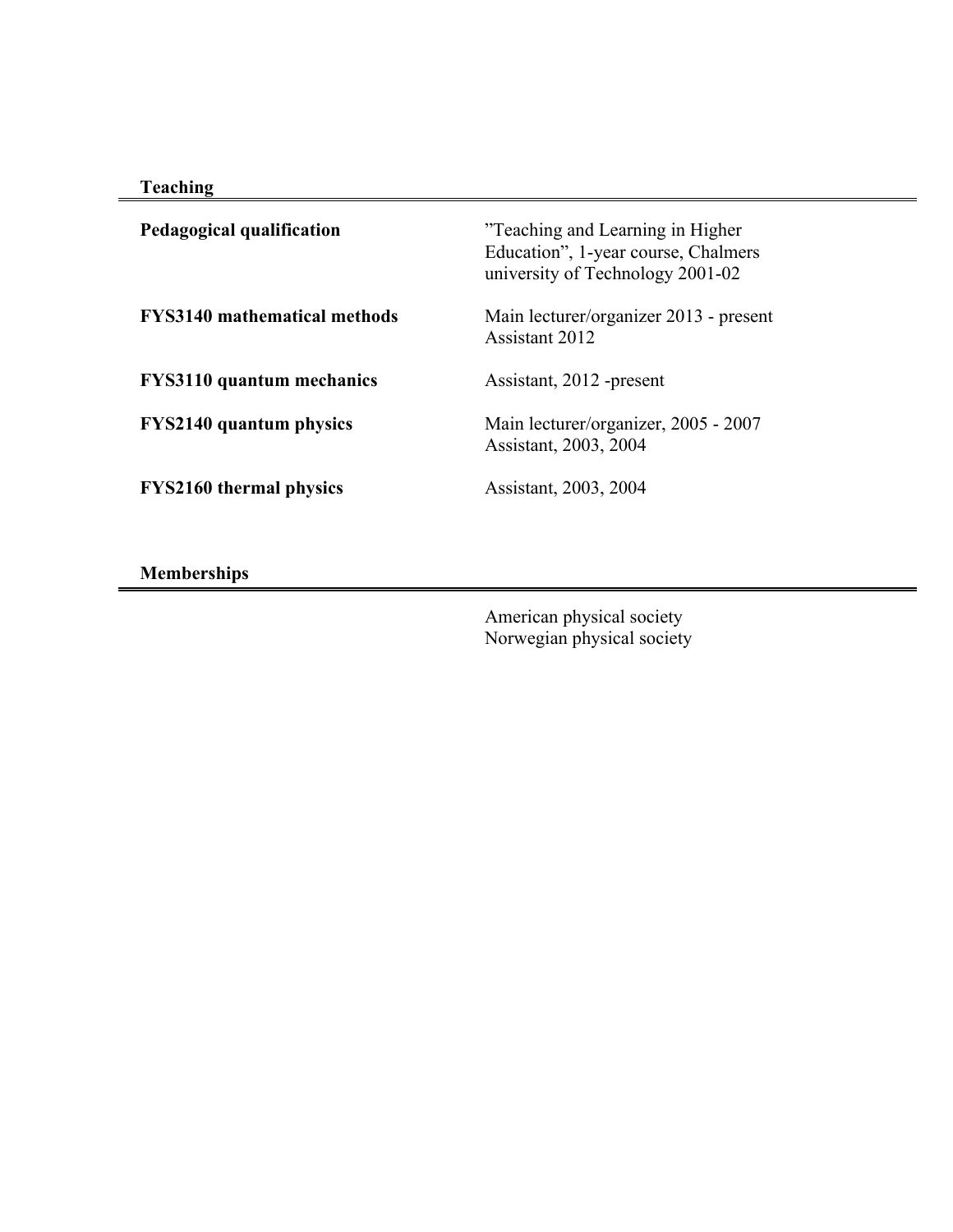| <b>Boards and committees</b> | Norway's representative on the board of<br>NORDITA, Stockholm, 2007-present<br>(Deputy chairman 2007-2013)                                                                          |
|------------------------------|-------------------------------------------------------------------------------------------------------------------------------------------------------------------------------------|
|                              | Board member, Department of Physics,<br>Oslo, 2003-2008 and 2013-present                                                                                                            |
|                              | Head of Theory Division, Dept of Physics,<br>Feb-July 2016                                                                                                                          |
|                              | Member of expert panel in Mathematics<br>and Physical Sciences, Icelandic research<br>Fund, 2015-present                                                                            |
|                              | Member of condensed matter expert panel<br>(NT-O), Swedish research council, 2007-<br>2008                                                                                          |
|                              | Member of Outeach Committee,<br>Department of Physics, Oslo, 2004-2006<br>(Chairman 2004-2005)                                                                                      |
|                              | Nordita cond-mat/bio committee, 2004-<br>2006                                                                                                                                       |
|                              | Served on $\sim$ 10 PhD examination<br>committees (Gothenburg, Oslo, Uppsala,<br>Stockholm, Lund, Jyväskylä, Århus), three<br>times as main oponent. Several Master<br>thesis exams |
|                              | Served on a number of academic hiring<br>committees and evaluations for promotion<br>internationally.                                                                               |
| Project leadership           | PI of NFR FRIPRO project "Topological<br>phenomena in low-dimensional systems",<br>2012-present                                                                                     |
|                              | PI of NFR project "Quantum Hall physics<br>in the 2D electron gas and in rotating Bose<br>condensates", 2007-2010                                                                   |

## **Administration: Boards, committees, research project coordination**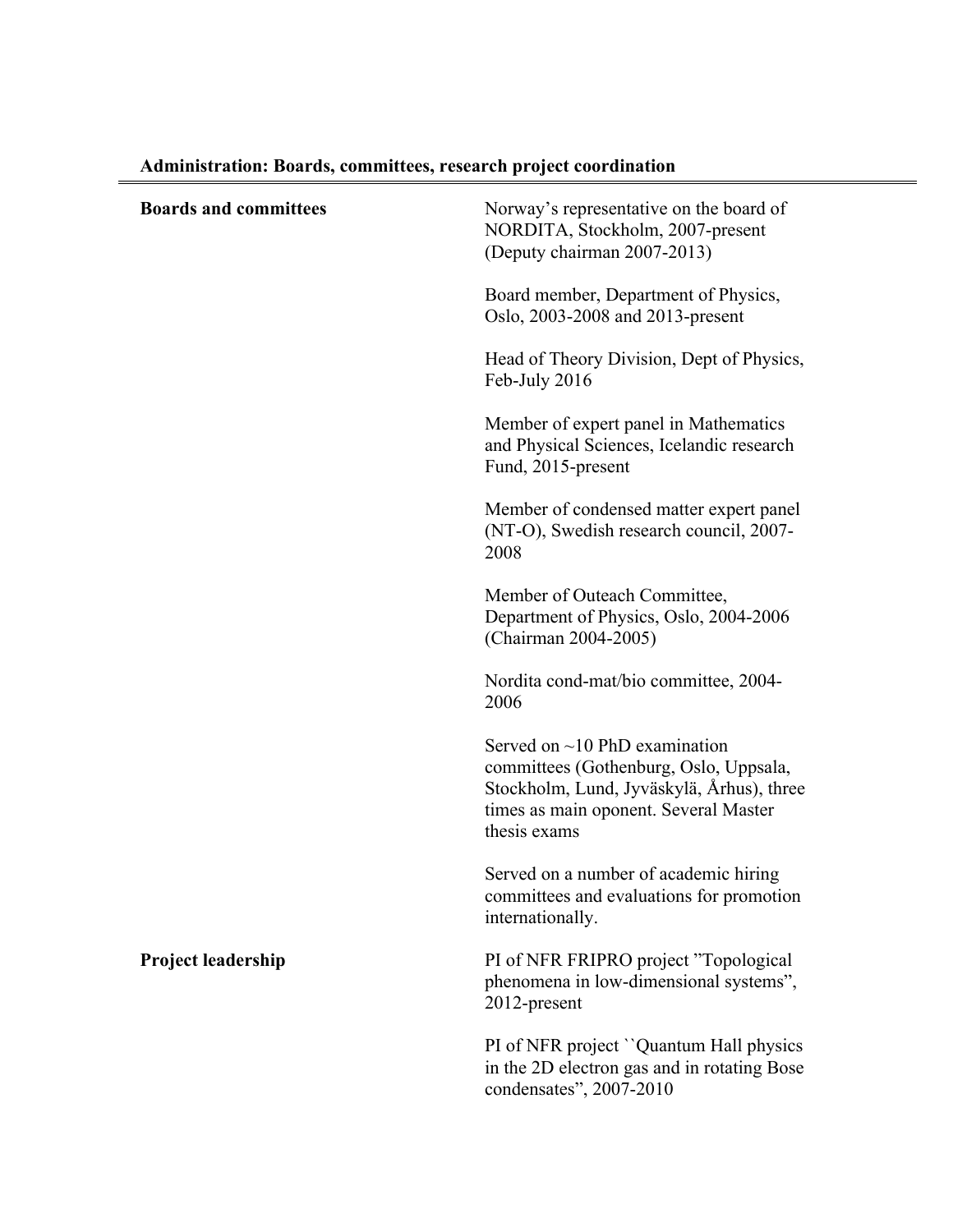Coordinator of NordForsk Nordic network ``Low -dimensional physics – the theoretical basis of nanotechnology", 2005 - 2009

Main organizer of >5 international conferences and symposia , co -organizer of several conferences.

Organized a number of seminar/colloquium series (Nordita, Chalmers, Oslo).

Referee, various international journals (APS, IOP)

**Other**